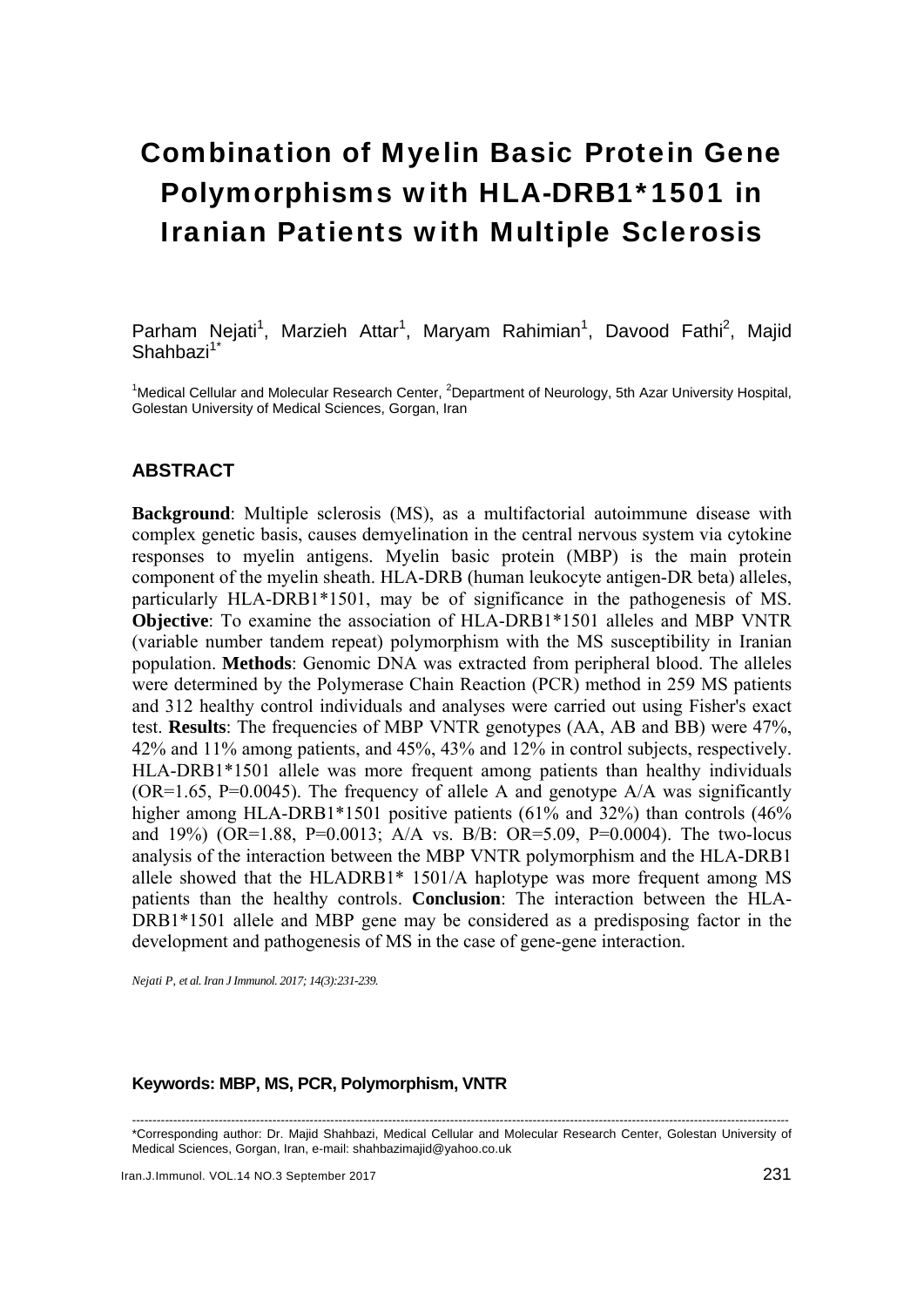#### **INTRODUCTION**

Multiple sclerosis (MS) is a complex autoimmune disease (1) inducing demyelination in the central nervous system (CNS) via T-cell and cytokine responses to myelin antigens (1-6). MS disables patients aged 30 to 40, especially young women (2). This multifactorial disease is affected by the complex interaction between environmental and genetic factors. Based on previous studies, the concordance rates of monozygotic and dizygotic twins are 25-30% and 3-5%, respectively. Positive genetic backgrounds could also increase the risk of developing MS through environmental factors (1,7). Genomewide association studies have conduced to identifying a myriad region containing genes deemed to be associated with this disease. Major histocompatibility complex (MHC) gene on chromosome 6p21 (8) has also received remarkable attention. Fernández *et al.* (9) proved that there exists an association between HLA-DRB1\*1501 allele and MS. In our previous studies, we verified the impacts of the epistatic interaction of HLA-DRB1 $*1501$  on the function of other genes like IL-2 -330 (10), IL-6 -174 (11) and TNF-alpha -308 (12) polymorphisms as far as MS susceptibility in Iranian population is concerned. Other important genes are those responsible for the regulation of immune responses (13) and those involved in myelin formation. Myelin basic protein (MBP) gene is one of the major genes involved in myelin formation, encoding the main protein of the myelin shell of axons in the central nervous system (CNS) (4,14). The MBP gene is located on the long arm of chromosome 18 and it consists of seven exons (15) containing tetranucleotide repeats (TGGA)n region at the 5´side. Repetitive DNA sequences within the human genome are thought to be the main cause of DNA polymorphisms (16,17). MBP is, more often than not, regarded as an effective autoantigen involved in MS, and it is a key structural element that significantly increases the conduction velocity of nerve impulses. This association varies in different parts of the world probably due to various racial susceptibility to MS (18).

The incidence and prevalence of MS is growing in Iran and there are not enough data available on the genetic backgrounds of the Iranian population. In addition, there exist certain controversial findings as to the impact of variable number tandem repeat (VNTR) polymorphism (in the 5´flanking region of the MBP gene) on MS susceptibility; in this regard, this cross-sectional case-control study aimed to investigate the influence of VNTR polymorphism in the 5´flanking region of the MBP gene, HLA-DRB1\*1501 and its interaction with HLA-DRB1\*1501 allele on a population of Iranian patients with MS in Golestan province.

### **MATERIALS AND METHODS**

Patients. In order to analyze the genetic variations in the MBP gene, we enrolled 259 unrelated MS patients belonging to one center and 312 healthy control individuals. The patients were diagnosed by adept neurologists according to McDonald's criteria and the clinical and para-clinical investigations (MRI, oligo-clonal bands in CSF, and evoked potentials) (19). In order to eliminate the effects of environmental factors, healthy control subjects (matched in terms of age, gender and ethnicity) with no history of autoimmune or inflammatory disorders were selected from the same region. Demographic characteristics (such as age and gender) of the subjects in both groups were specified via a questionnaire. Moreover, the type of MS, age of onset, and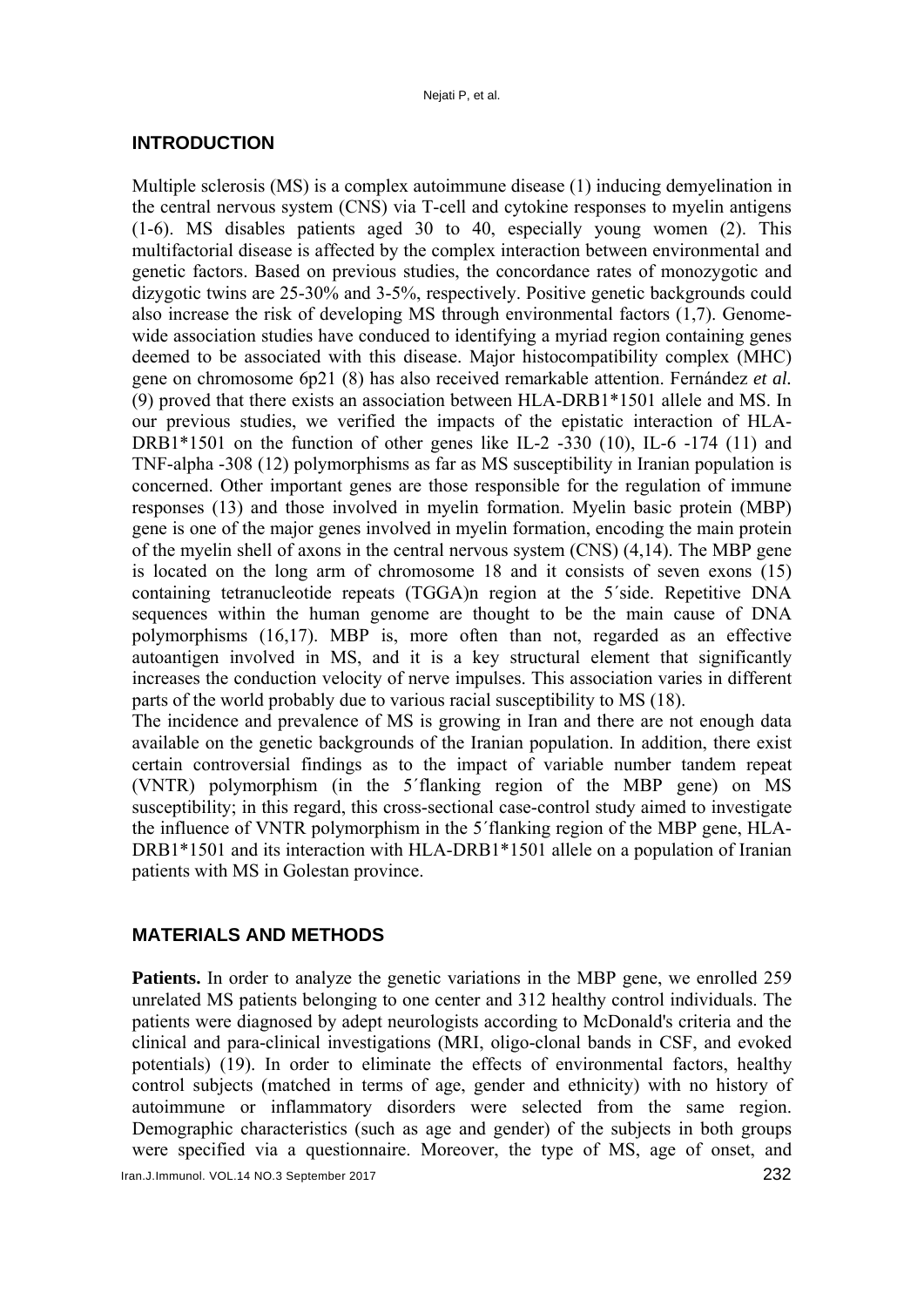expanded disability status scale (EDSS) were determined for patients with MS. The local ethics committee approved the study and informed consent was further obtained from all study subjects. None of the subjects refused to participate. The mean age of the patients and controls was  $31 \pm 9$  years (ranging from 19 to 57 years) and  $39 \pm 7$  years (ranging from 35 to 64 years), respectively. The mean age of onset and EDSS were  $26 \pm$ 6 years (ranging from 10 to 46 years) and  $3.5 \pm 2$  (ranging from 1 to 8), respectively. The female/male ratio was 5:1 in the patients (Table 1).

| Mean age                   | $31 \pm 9$ years (ranging from 19 to 57 years) |  |  |  |
|----------------------------|------------------------------------------------|--|--|--|
| Female/Male                | 5:1                                            |  |  |  |
| <b>EDSS</b>                | $3.5\pm2$ (ranging from 1 to 8)                |  |  |  |
| Age at onset               | $26\pm6$ (ranging from 10 to 46 years)         |  |  |  |
| <b>Clinical subtype</b>    |                                                |  |  |  |
| Relapsing-remitting (RR)   | 215 (83%)                                      |  |  |  |
| Primary-progressive (PP)   | 38 (14.7%)                                     |  |  |  |
| Secondary-progressive (SP) | 3(1.15%)                                       |  |  |  |
| Progressive-relapsing (PR) | 3(1.15%)                                       |  |  |  |

## **Table 1. Demographic data of MS patients (n=259).**

EDSS: expanded disability status scale.

**DNA extraction and genotyping.** Genomic DNA was extracted from peripheral blood leukocytes (20) using a standard protocol with certain modifications. After aliquoting DNA samples in graded distilled water, DNA concentrations were determined by a UV spectrophotometer at 260 nm (Techne, UK). All samples were diluted and stored at - 80°C for future analysis. Polymerase chain reaction (PCR) reagents for MBP genotyping consisted of 20 pmol of each primer, 100 ng of the extracted DNA, 200 μ MdNTPs, 1.5 mM MgCl2, 1 U Taq polymerase and 2.5 μl of 10X PCR buffer with a final volume of 25 μl. PCR was used for genotyping and its conditions were set as follows: 35 cycles of 5 min at 95°C, 45 s at 95°C, 45 s at 56°C, 90 s at 72°C, and a final extension of 7 min at 72℃. Primer pairs were designed and ordered (BIOTEST, Germany) , consisted of MBP-primer-F: 5΄- GGA TGA CGA ATG GAT GAA TTG -3΄ and MBP-primer-R: 5΄- TCA CAT ATT CCT GTA ATA CCA GTC A -3΄ and produced two sets of fragments that can be analyzed as two allele groups: Large (allele A: 400 bp) and small (allele B: 330 bp) (Figure 1). DNA genotyping of HLA-DRB1\* 1501 allele was carried out by PCR method, using primers and methods previously described by Ghabaee and colleagues (21). The PCR products of HLA-DRB1\*1501 and MBP were separated on a 2% agarose gel (Merck, Germany), and bands were visualized by a gel documentation system (UVITEC, UK).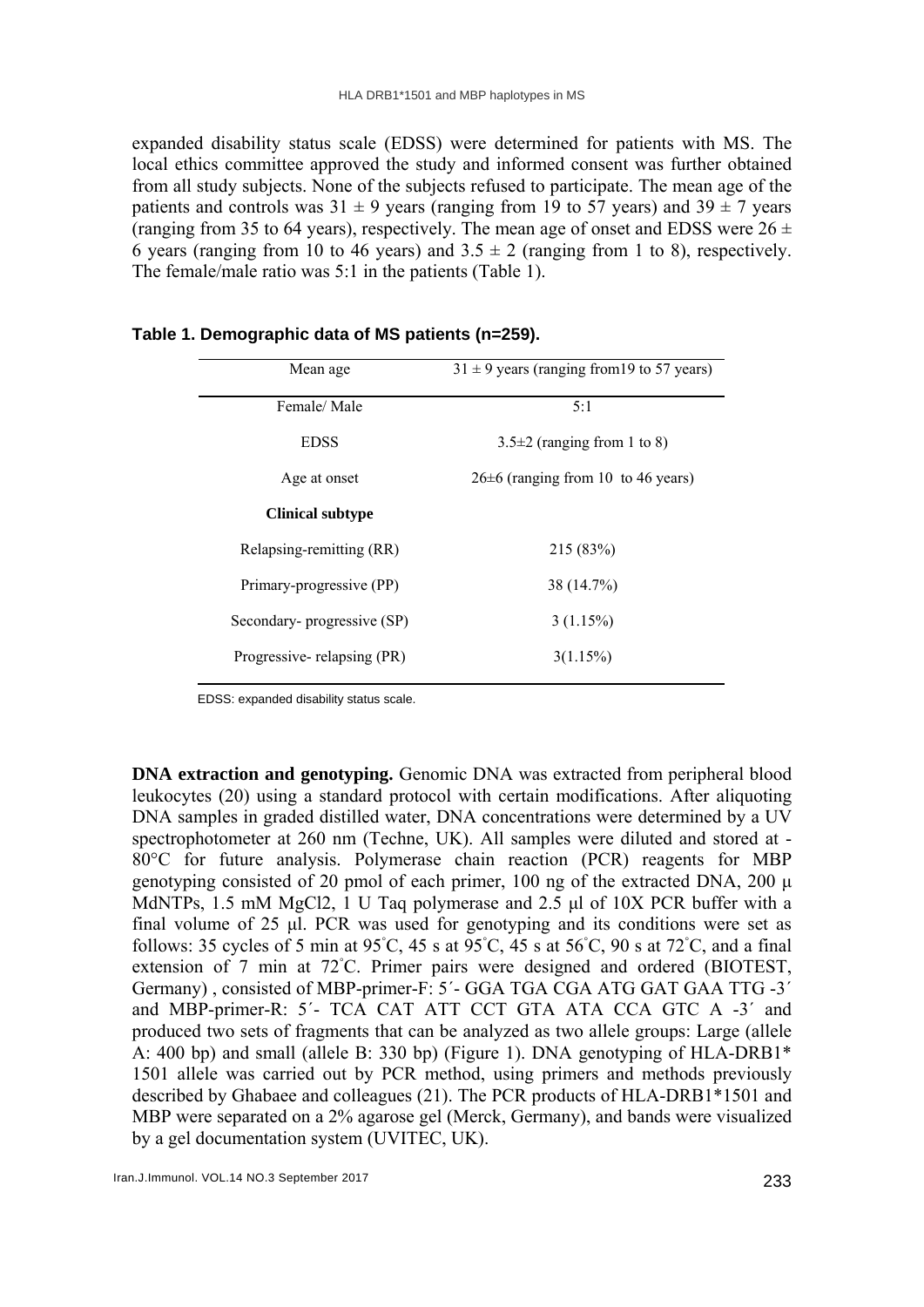



**Statistical analysis.** Data were entered into SPSS software version 16 and the means of parametric variables were computed. Data are presented as mean  $\pm$  standard deviation (SD) and percentages for parametric and non-parametric values, respectively. Nonparametric tests followed by Fisher's exact analysis using STATA v-8 (CA, US) were employed to calculate and compare allele and genotype frequencies between the groups. P-values less than 0.05 were considered as statistically significant.

## **RESULTS**

Two distinct bands including a 400 bp (allele A) and a 330 bp (allele B) fragment were observed following the amplification of the genomic DNA. The genotype distributions in both study groups were compatible with the Hardy-Weinberg equilibrium. No significant differences were observed between the case and control as regards genotype and allele frequencies of the MBP VNTR polymorphism (Table 2). Moreover, gender and EDSS of patients did not have any major effects on the frequency of alleles and genotypes.

| Alleles an genotypes<br>of MBP gene | <b>MS</b><br>No(%) | <b>Control</b><br>No(%) | <b>OR</b>       | 95% CI        | <sup>a</sup> P-Value |
|-------------------------------------|--------------------|-------------------------|-----------------|---------------|----------------------|
| AA                                  | 123(47)            | 140(45)                 | 1.19            | $0.66 - 2.40$ | 0.58                 |
| $\bf AB$                            | 108(42)            | 134(43)                 | 1.09            | $0.60 - 1.27$ | 0.78                 |
| <b>BB</b>                           | 28(11)             | 38(12)                  | 1.00            |               | $\,$                 |
| A                                   | 354(68)            | 414(66)                 | $\qquad \qquad$ | $0.87 - 1.40$ | 0.48                 |
| B                                   | 164(32)            | 210(34)                 | 1.00            | -             |                      |

**Table 2. Frequency of MBP VNTR allele and genotypes among patients and control subjects.**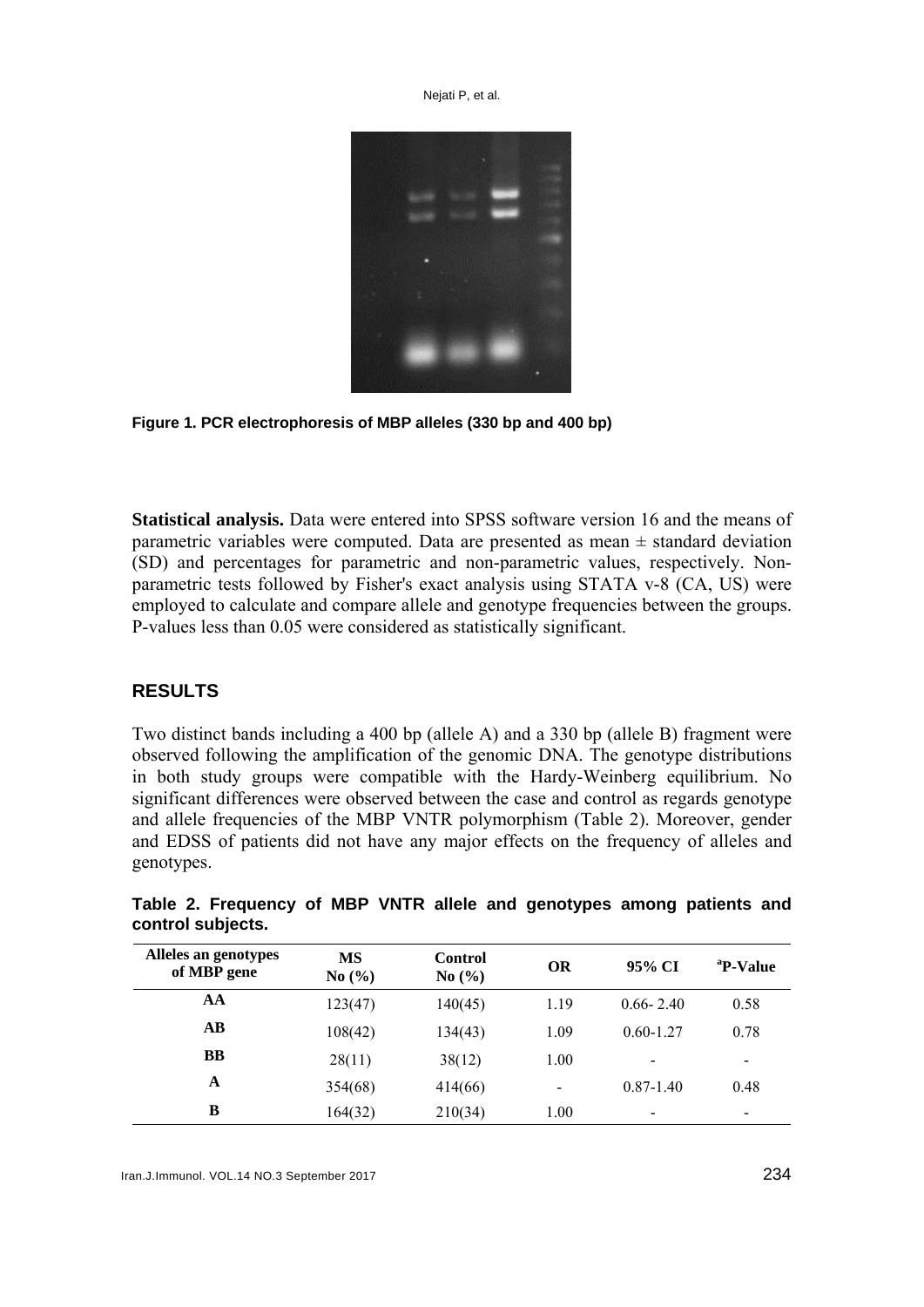As demonstrated in Table 4, the frequency of HLA positive cases is higher in patients (119 out of 259 (46%)) compared to healthy individuals. There were no significant differences between HLA-DRB1\*1501-positive and HLA-DRB1\*1501-negative patients in terms of onset age and EDSS. The frequency of allele A and genotype A/A was higher among HLA-DRB1\*1501 positive individuals (Table 3).

| Alleles an genotypes<br>of MBP gene | MS<br>No $(\% )$ | <b>Control</b><br>No $(\% )$ | OR   | 95% CI                   | <sup>a</sup> P-Value     |
|-------------------------------------|------------------|------------------------------|------|--------------------------|--------------------------|
| AA                                  | 38(32)           | 20(19)                       | 5.09 | 1.90-13.39               | 0.0004                   |
| $\mathbf{A}\mathbf{B}$              | 70(59)           | 57(54)                       | 3.23 | 1.41-7.78                | 0.0034                   |
| <b>BB</b>                           | 11(9)            | 29(27)                       | 1.00 | $\overline{\phantom{0}}$ | $\overline{\phantom{0}}$ |
| A                                   | 146(61)          | 97(46)                       | 1.88 | 1.26-2.78                | 0.0013                   |
| B                                   | 92(39)           | 115(54)                      | 1.00 | $\overline{\phantom{0}}$ | $\,$                     |

**Table 3. Frequency of MBP VNTR allele and genotypes among HLA-DRB1\*1501 positive patients and control subjects.**

The co-existence of HLA-DRB1\*1501 and MBP VNTR A alleles was more frequent among MS patients than the healthy controls. Table 4 provides ancillary data on the frequency of haplotypes.

| Table 4. Frequency of risk alleles (MBP VNTR A and HLA-DRB1*1501) among |  |  |  |
|-------------------------------------------------------------------------|--|--|--|
| patients and control subjects.                                          |  |  |  |

| Comparison                                          | <b>MS</b><br>No(%) |         |         | <b>Control</b><br>No $(\% )$ |      | 95% CI        | <sup>a</sup> P-Value |
|-----------------------------------------------------|--------------------|---------|---------|------------------------------|------|---------------|----------------------|
| $A^+$ vs. A                                         | 231(89)            | 28(11)  | 274(88) | 38(12)                       | 1.14 | $0.66 - 1.99$ | 0.6930               |
| $DR15+$ vs. DR15                                    | 119(46)            | 140(54) | 106(34) | 206(66)                      | 1.65 | $1.16 - 2.35$ | 0.0045               |
| $A^{\dagger}/DR15$ vs. $A^{\dagger}/DR15$           | 109(42)            | 122(47) | 77(25)  | 197(63)                      | 2.28 | $1.55 - 3.36$ | 0.0001               |
| $A^{\dagger}/DR15$ vs. $A'/DR15^{\dagger}$          | 109(42)            | 11(4)   | 77(25)  | 29(9)                        | 3.73 | $1.67 - 8.75$ | 0.0004               |
| $A^{\dagger}/DR15$ vs. $A^{\dagger}/DR15$           | 109(42)            | 17(7)   | 77(25)  | 9(3)                         | 0.74 | $0.27 - 1.89$ | <b>NS</b>            |
| $A^{\dagger}/DR15$ vs. $A^{\dagger}/DR15^{\dagger}$ | 122(47)            | 11(4)   | 197(63) | 29(9)                        | 1.63 | $0.75 - 3.75$ | <b>NS</b>            |
| $A^{\dagger}/DR15$ vs. $A^{\dagger}/DR15$           | 122(47)            | 17(7)   | 197(63) | 9(3)                         | 0.32 | $0.12 - 0.80$ | 0.0110               |
| $A'/DR15$ vs. $A'/DR15$                             | 11(4)              | 17(7)   | 29(9)   | 9(3)                         | 0.20 | $0.06 - 0.65$ | 0.0046               |

MS: multiple sclerosis, OR: odds ratio, CI: confidence interval. a P values were determined by fisher's exact test for allele frequencies, and by logistic regression test followed by Bonferroni's correction for genotype frequencies.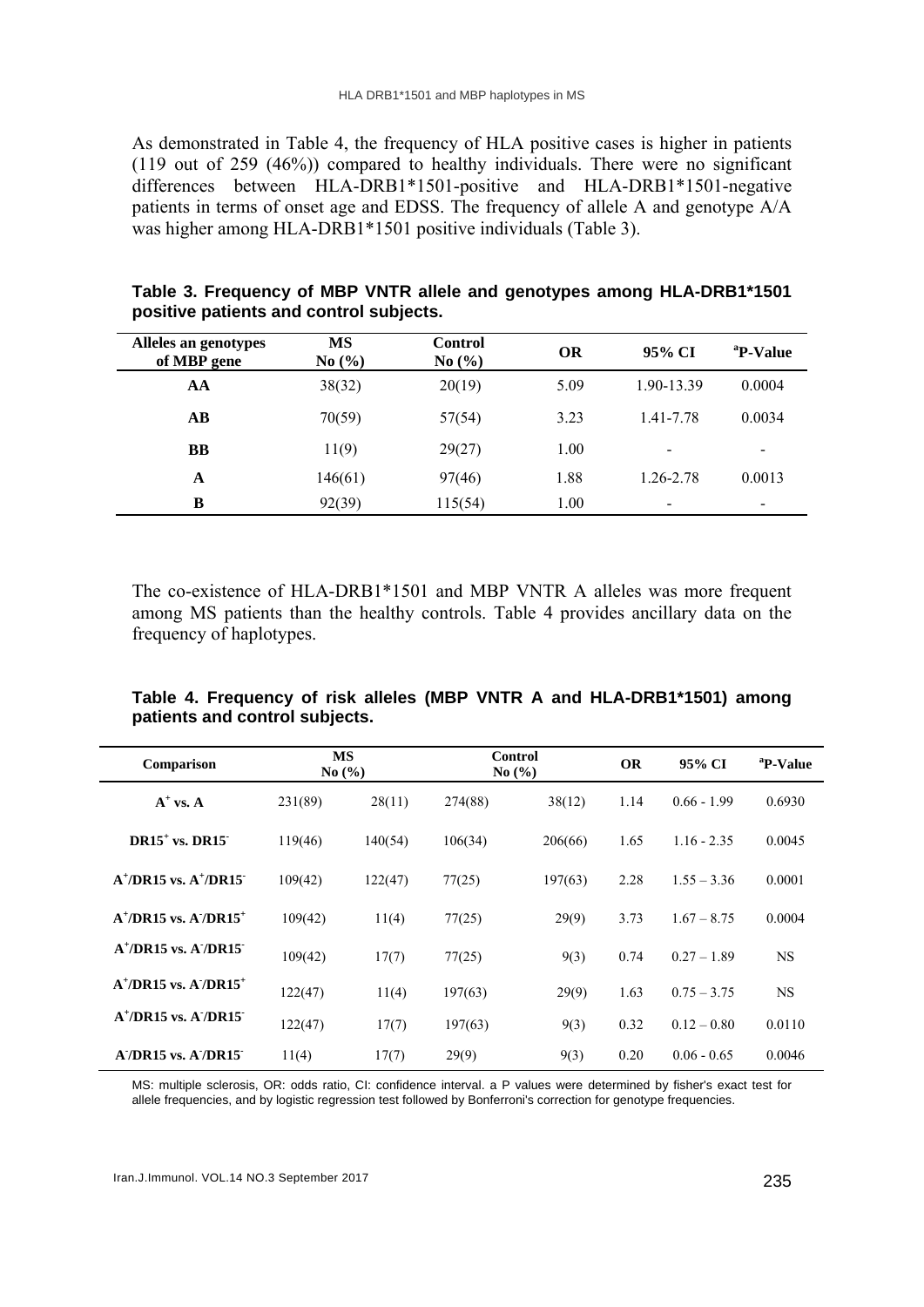#### **DISCUSSION**

Although it is now well-demonstrated that MS is a multifactorial disease influenced by genetic and environmental factors, the role of these factors has not been entirely elucidated. It has been proven that the dysregulation of inflammatory cytokines has a crucial role in autoimmune diseases like MS; therefore, specific cytokine gene polymorphisms are suspected to be associated with MS susceptibility and its clinical conditions. The MBP gene is capable of inducing the susceptibility to MS because the product of this gene is the main protein component of myelin and it (MBP protein) is a potential autoimmune antigen in the disease (22). MBP gene comprises a larger transcription unit called Golli-MBP which produces a range of mRNA via alternative splicing (23). The expression of MBP gene is regulated at the 5' side region of the first exon of this gene which contains a repetitive sequence (TGGA)n located at the upstream of the MBP initiator methionine. However, this region is of functional importance and needs to be clarified (24) and can be employed as a genetic marker for mapping disease genes (25). On the other hand, the MBP gene involvement in MS development may be a result of MBP-HLA-DRB1 interaction. It has been shown that MBP-specific T cells are clonally expanded in MS patients by the recognition of HLA molecules bound to MBP (16,26-28). In the current case-control study, we investigated polymorphisms at the 5'flanking region of the MBP gene and HLA-DRB1\*1501 allele and their interactions. Based on the results, there were no significant differences regarding the allele and genotype frequencies of MBP VNTR polymorphism between patients and healthy individuals. Although several studies have been carried out on the 5' flanking region of the MBP's first exon, most have not found any significant association with MS susceptibility (29-32) C.vandevyver *et al.* observed no significant differences in allele frequencies and found no association between MS and Polymorphism of Tetranucleotide Repeat at the 5' Side of MBP gene (32). Yet another study reported that MBP gene did not have a major effect on MS genetic susceptibility in an Italian population, suggesting that such susceptibility may be a heterogeneous phenomenon possibly affected by the ethnicity of the examined population (30). On the contrary, certain studies have revealed a significant association between the polymorphism of 5' end of the MBP gene and MS. In the present research, no significant association was seen between MBP VNTR polymorphism and MS. Guerini *et al.* reported noticeable differences between their Italian case and control groups concerning genotype frequencies at 5'-flanking region of the MBP first exon. According to their findings, the short fragment (A allele) had a higher frequency in the relapsing remitting MS (RRMS) patients comparisons to healthy individuals. Similarly, the short homozygous pattern (A/A) had a remarkably higher frequency in the RRMS patients (33).

In a study done in the United Kingdom, Tienari *et al.* observed substantial differences in the allele frequencies between the patients and healthy individuals and posited that the 5'-flanking region of the MBP first exon highly influences the susceptibility to MS (34). In another case-control study on a Danish population, there existed a significant association between the 5'-flanking region of the MBP first exon and susceptibility to MS (16).

HLA molecules and cytokine networks are considered as the most important mechanisms responsible for susceptibility to MS (11). The connection between HLA class II and susceptibility to MS was first demonstrated by Jersild *et al.* in 1973 (35).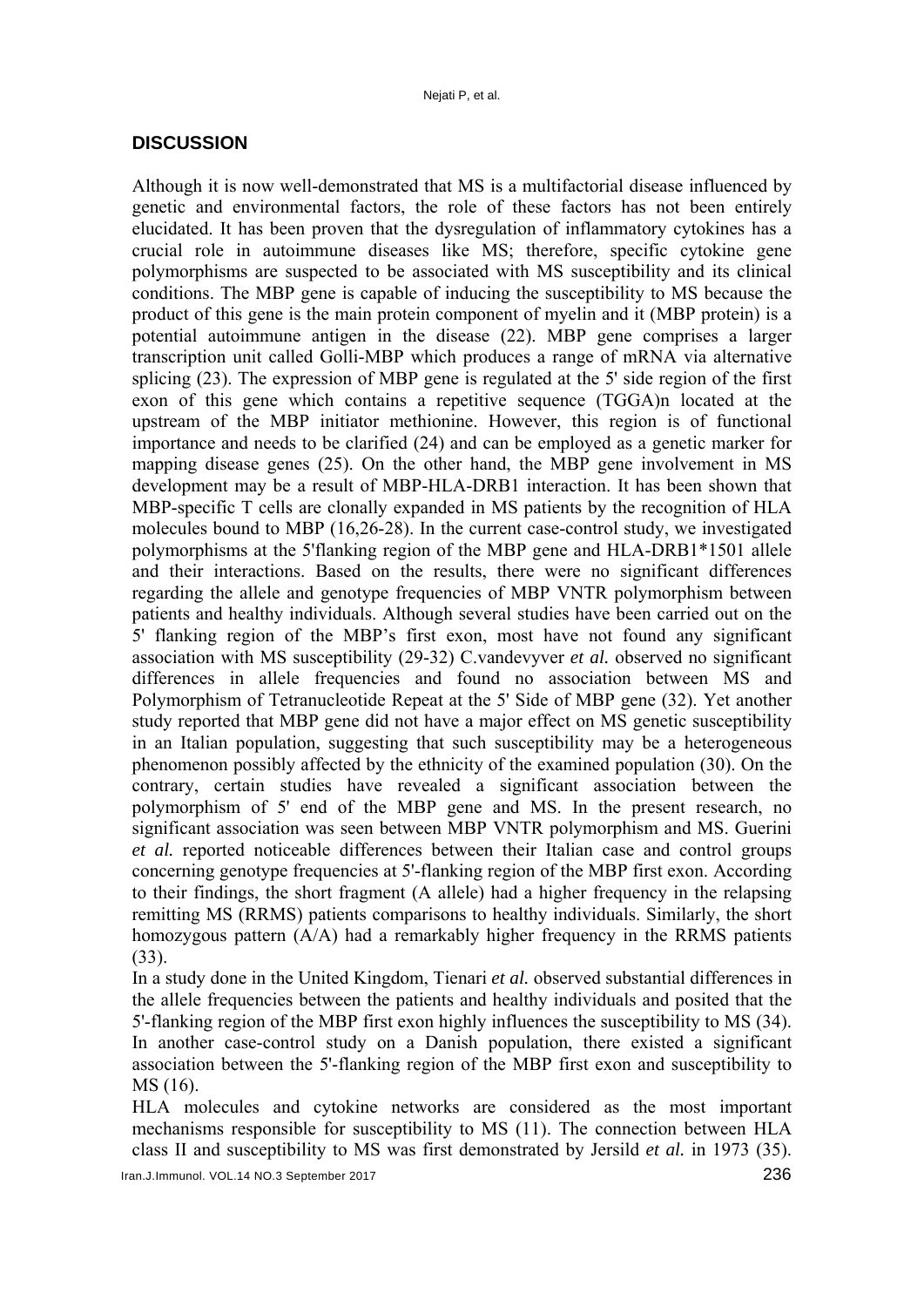Marrosu *et al.* also suggested the involvement of MHC gene in genetic susceptibility to MS (36). Furthermore, certain studies have shown the important role of HLA-DRB1\*1501 allele as a prognostic factor in the development of MS (37-39). In our pervious study, we demonstrated that the prevalence of HLA-DRB1\*1501 allele was 46% in Iranian MS population which is higher than that of the healthy individuals. This percentage was 38.6 in a certain Spanish sample (10). The probable influences of gene– gene interactions on the pathogenesis of MS have been well evidenced (40). The combined association between the alleles of MBP and HLA-DRB1 results in the contribution of the MBP gene to the etiology of MS. This can be explained by the function of the protein products of these genes in the immune system. In MS patients, it has been found, HLA molecules, on the surface of antigen-presenting cells, bind to immunedominant peptides of MBP, presenting them to the antigen-specific T cells. HLA-DR2 mainly restricts the recognition of MBP peptides by the bulk of T cell clones in any particular patient (26); however, E. Cocco *et al.* observed no epistatic interaction between the MBP gene on the HLA-class II and MS in Sardinians (41).

In conclusion, in the present study we evaluated the effect of HLA-DRB1\*1501 allele, MBP VNTR polymorphism and their interactions concerning MS susceptibility in 259 MS patients and 312 healthy control individuals. After analyzing the interaction of HLADRB1\*1501 and the MBP VNTR polymorphism, an association was observed between A/A genotype and the risk of developing MS among HLA-DRB1\*1501 positive individuals. This indicates that MBP VNTR polymorphism increases susceptibility to MS in response to gene-gene interaction.

# **ACKNOWLEDGEMENTS**

We would like to thank Research Council of Golestan University of Medical Sciences for funding (grant number: 9003170123), Arya Tina Gene (ATG) Biopharmaceutical Company for funding and the Golestan Blood Transfusion Centre for providing healthy controls. In addition, we kindly appreciate those who participated in this study, including all patients and healthy individuals.

# **REFERENCES**

- 1. Shokrgozar MA, Sarial S, Amirzargar A, Shokri F, Rezaei N, Arjang Z, et al. IL-2, IFN-γ, and IL-12 gene polymorphisms and susceptibility to multiple sclerosis. J Clin Immunol. 2009; 29:747-51.
- 2. Kollaee A, Ghaffarpor M, Pourmahmoudian H, Shahbazi M, Zamani M. Investigation of CD24 and its expression in Iranian relapsing-remitting multiple sclerosis. Int J Neurosci. 2011; 121:684-90.
- 3. Ota K, Matsui M, Milford EL, Mackin GA, Weiner HL, Hafler DA. T-cell recognition of an immunodominant myelin basic protein epitope in multiple sclerosis. Nature. 1990; 346:183-7.
- 4. Pette M, Fujita K, Kitze B, Whitaker J, Albert E, Kappos L, et al. Myelin basic protein‐specific T lymphocyte lines from MS patients and healthy individuals. Neurology. 1990; 40:1770-6.
- 5. Shahbazi M, Roshandel D, Ebadi H, Fathi D, Zamani M, Boghaee M, et al. High frequency of the IL-2− 330 T/HLA-DRB1\* 1501 haplotype in patients with multiple sclerosis. Clin Immunol. 2010; 137:134-8.
- 6. Xu L, Yuan W, Sun H, Zhang X, Jia X, Shen C, et al. The polymorphisms of the TNF- $\alpha$  gene in multiple sclerosis?—a meta-analysis. Mol Biol Rep. 2011; 38:4137-44.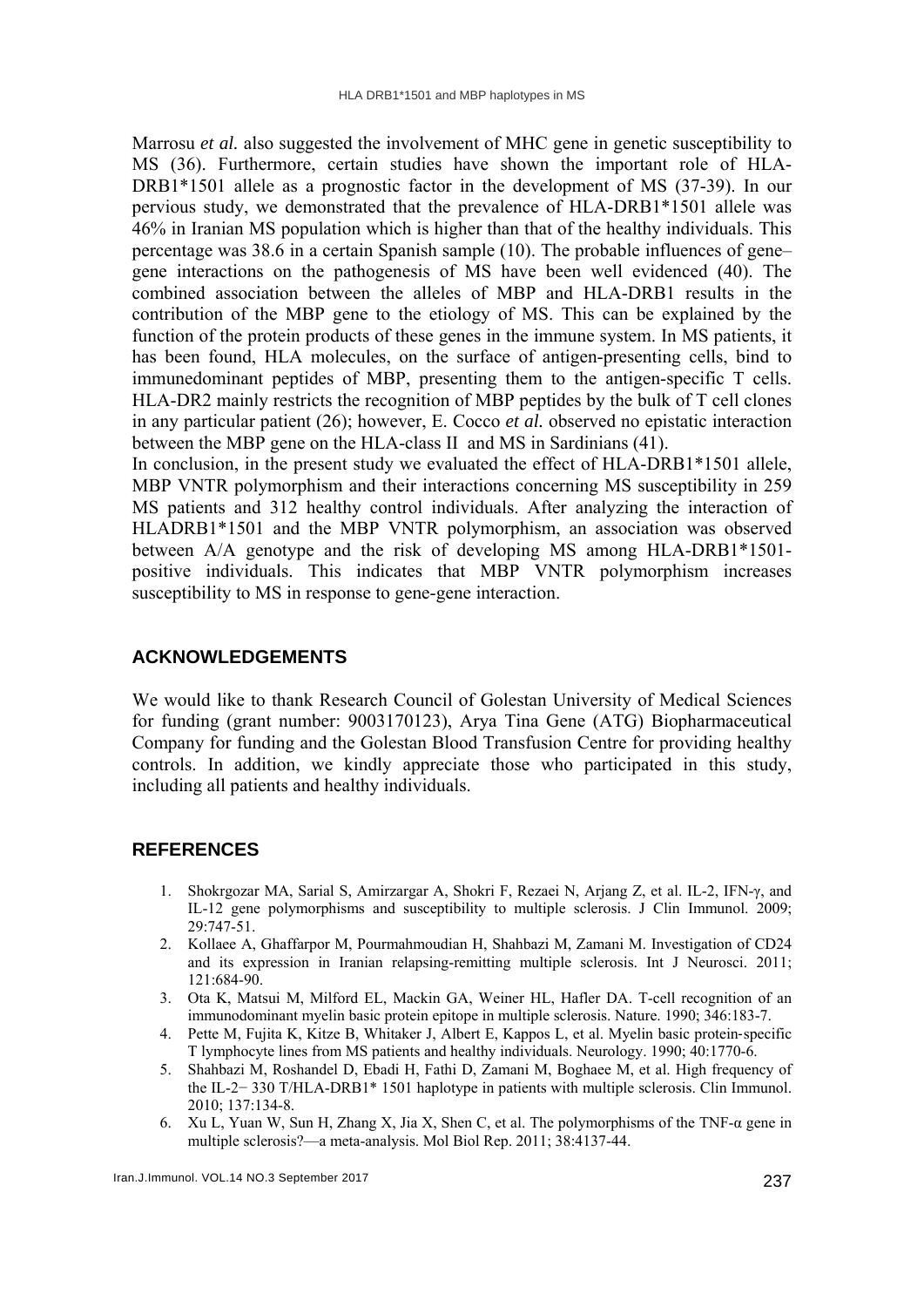- 7. Shahbazi M, Ebadi H, Fathi D, Roshandel D, Mahamadhoseeni M, Rashidbaghan A, et al. CCR5-delta 32 allele is associated with the risk of developing multiple sclerosis in the Iranian population. Cell Mol Neurobiol. 2009; 29:1205-9.
- 8. Dyment DA, Herrera BM, Cader MZ, Willer CJ, Lincoln MR, Sadovnick AD, et al. Complex interactions among MHC haplotypes in multiple sclerosis: susceptibility and resistance. Hum Mol Genet. 2005; 14:2019-26.
- 9. Fernández O, Alfredo R, Pinto-Medel MJ, Mendibe MM, Acosta N, Oliver B, et al. HLA class II alleles in patients with multiple sclerosis in the Biscay province (Basque Country, Spain). J Neurol. 2009; 256:1977-88.
- 10. Shahbazi M, Roshandel D, Ebadi H, Fathi D, Zamani M, Boghaee M, et al. High frequency of the IL-2 -330 T/HLA-DRB1\*1501 haplotype in patients with multiple sclerosis. Clin Immunol. 2010; 137:134-8.
- 11. Shahbazi M, Ebadi H, Fathi D, Roshandel D, Mohamadhosseni M, Tahmasebi A, et al. HLA-DRB1\*1501 intensifies the impact of IL-6 promoter polymorphism on the susceptibility to multiple sclerosis in an Iranian population. Mult Scler. 2010; 16:1173-7.
- 12. Shahbazi M, Roshandel D, Rshaidbaghan A. Interaction of HLA-DRB1\* 1501 allele and TNFalpha− 308 G/A single nucleotide polymorphism in the susceptibility to multiple sclerosis. Clin Immunol. 2011; 139:277-81.
- 13. Kamali-Sarvestani E, Nikseresht A, Aflaki E, Sarvari J, Gharesi-Fard B. TNF-alpha, TNF-beta and IL-4 gene polymorphisms in Iranian patients with multiple sclerosis. Acta Neurol Scand. 2007; 115:161-6.
- 14. Ota K, Matsui M, Milford EL, Mackin GA, Weiner HL, Hafler DA. T-cell recognition of an immuno-dominant myelin basic protein epitope in multiple sclerosis. Nature. 1990; 346:183-7.
- 15. Kamholz J, De Ferra F, Puckett C, Lazzarini R. Identification of three forms of human myelin basic protein by cDNA cloning. Proc Natl Acad Sci U S A. 1986; 83:4962-6.
- 16. Ibsen S, Clausen J. A repetitive DNA sequence 5′ to the human myelin basic protein gene may be linked to MS in Danes. Acta Neurol Scand. 1996; 93:236-40.
- 17. Jeffreys AJ, Wilson V, Thein SL. Hypervariable'minisatellite' regions in human DNA. Nature. 1985; 314:67-73.
- 18. Alves‐Leon S, Papais‐Alvarenga R, Magalhaes M, Alvarenga M, Thuler L, Fernandez y Fernandez O. Ethnicity-dependent association of HLA DRB1-DQA1-DQB1 alleles in Brazilian multiple sclerosis patients. Acta Neurol Scand. 2007; 115:306-11.
- 19. McDonald WI, Compston A, Edan G, Goodkin D, Hartung HP, Lublin FD, et al. Recommended diagnostic criteria for multiple sclerosis: guidelines from the International Panel on the diagnosis of multiple sclerosis. Ann Neurol. 2001; 50:121-7.
- 20. Shahbazi M, Pravica V, Nasreen N, Fakhoury H, Fryer AA, Strange RC, et al. Association between functional polymorphism in EGF gene and malignant melanoma. Lancet. 2002; 359:397-401.
- 21. Ghabaee M, Bayati A, Saroukolaei SA, Sahraian MA, Sanaati MH, Karimi P, et al. Analysis of HLA DR2&DQ6 (DRB1\* 1501, DQA1\* 0102, DQB1\* 0602) haplotypes in Iranian patients with multiple sclerosis. Cell Mol Neurobiol. 2009; 29:109-14.
- 22. Andreewski T, Guerini F, Sudomoina M, Boiko A, Alekseenkov A, Kulakova O, et al. DNA Length Polymorphism of Tetranucleotide Repeat at the 5′ Side of the Myelin Basic Protein Gene in Russian Multiple Sclerosis Patients. Mol Biol (Mosk). 2003; 37:999-1006.
- 23. Landry CF, Ellison JA, Pribyl TM, Campagnoni C, Kampf K, Campagnoni AT. Myelin basic protein gene expression in neurons: developmental and regional changes in protein targeting within neuronal nuclei, cell bodies, and processes. J Neurosci. 1996; 16:2452-62.
- 24. Boylan KB, Ayres TM, Popko B, Takahashi N, Hood LE, Prusiner SB. Repetitive DNA (TGGA) n 5′ to the human myelin basic protein gene: a new form of oligonucleotide repetitive sequence showing length polymorphism. Genomics. 1990; 6:16-22.
- 25. Hughes AE. Optimization of microsatellite analysis for genetic mapping. Genomics. 1993; 15:433-4.
- 26. Rohowsky-Kochan C, Eiman D, Cook SD. Individual specific bias usage of HLA-DR antigens in the restriction of myelin basic protein-reactive T cell clones. J Neurol Sci. 1993; 117:120-9.
- 27. Ibsen SN, Clausen J. Genetic susceptibility to multiple sclerosis may be linked to polymorphism of the myelin basic protein gene. J Neurol Sci. 1995; 131:96-8.